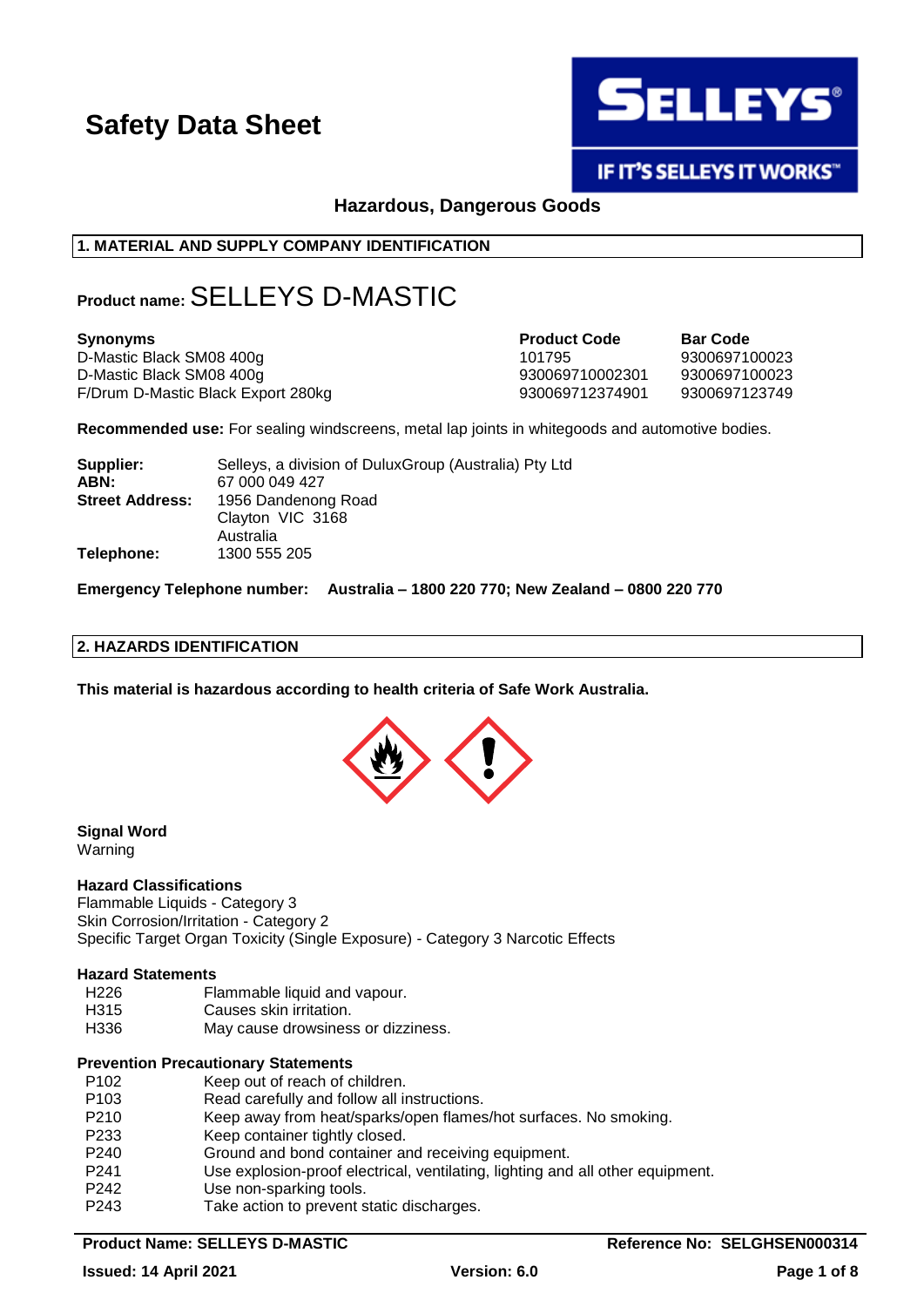

# **IF IT'S SELLEYS IT WORKS"**

| P <sub>261</sub> | Avoid breathing dust, fume, gas, mist, vapours or spray                                              |
|------------------|------------------------------------------------------------------------------------------------------|
| P <sub>264</sub> | Wash hands, face and all exposed skin thoroughly after handling.                                     |
| P <sub>271</sub> | Use only outdoors or in a well-ventilated area.                                                      |
| P <sub>280</sub> | Wear protective gloves/protective clothing including eye/face protection and suitable<br>respirator. |

#### **Response Precautionary Statements**

| If medical advice is needed, have product container or label at hand.                                |
|------------------------------------------------------------------------------------------------------|
| P303+P361+P353 IF ON SKIN (or hair): Take off immediately all contaminated clothing. Rinse skin with |
| water [or shower].                                                                                   |
| IF INHALED: Remove person to fresh air and keep comfortable for breathing.                           |
| Call a POISON CENTER/doctor if you feel unwell.                                                      |
| If skin irritation occurs: Get medical advice/attention.                                             |
| Take off contaminated clothing and wash it before reuse                                              |
|                                                                                                      |

#### **Storage Precautionary Statements**

| P403+P233 | Store in a well-ventilated place. Keep container tightly closed. |
|-----------|------------------------------------------------------------------|
| P403+P235 | Store in a well-ventilated place. Keep cool.                     |
| P405      | Store locked up.                                                 |

#### **Disposal Precautionary Statement**

P501 Dispose of contents/container in accordance with local, regional, national and international regulations.

#### **Poison Schedule:** Not Applicable

## **DANGEROUS GOOD CLASSIFICATION**

Classified as Dangerous Goods by the criteria of the "Australian Code for the Transport of Dangerous Goods by Road & Rail" and the "New Zealand NZS5433: Transport of Dangerous Goods on Land".

#### **Dangerous Goods Class:** 3

| 3. COMPOSITION INFORMATION                                           |            |                   |
|----------------------------------------------------------------------|------------|-------------------|
| <b>CHEMICAL ENTITY</b>                                               | CAS NO     | <b>PROPORTION</b> |
| Solvent naphtha, petroleum, medium aliphatic                         | 64742-88-7 | 10 - 30 $%$ (w/w) |
| Amines, N-tallow alkyltrimethylenedi-, oleates                       | 61791-53-5 | $1 - 10 \%$ (w/w) |
| Ethanol                                                              | 64-17-5    | 1 - 10 $\%$ (w/w) |
| Methyl ethyl ketoxime                                                | 96-29-7    | $<$ 1 % (w/w)     |
| Ingredients determined to be non-hazardous or below reporting limits |            | Balance % (w/w)   |
|                                                                      |            | 100%              |

#### **4. FIRST AID MEASURES**

If poisoning occurs, contact a doctor or Poisons Information Centre (Phone Australia 131 126, New Zealand 0800 764 766).

**Inhalation:** Remove victim from exposure - avoid becoming a casualty. Remove contaminated clothing and loosen remaining clothing. Allow patient to assume most comfortable position and keep warm. Keep at rest until fully recovered. Seek medical advice if effects persist.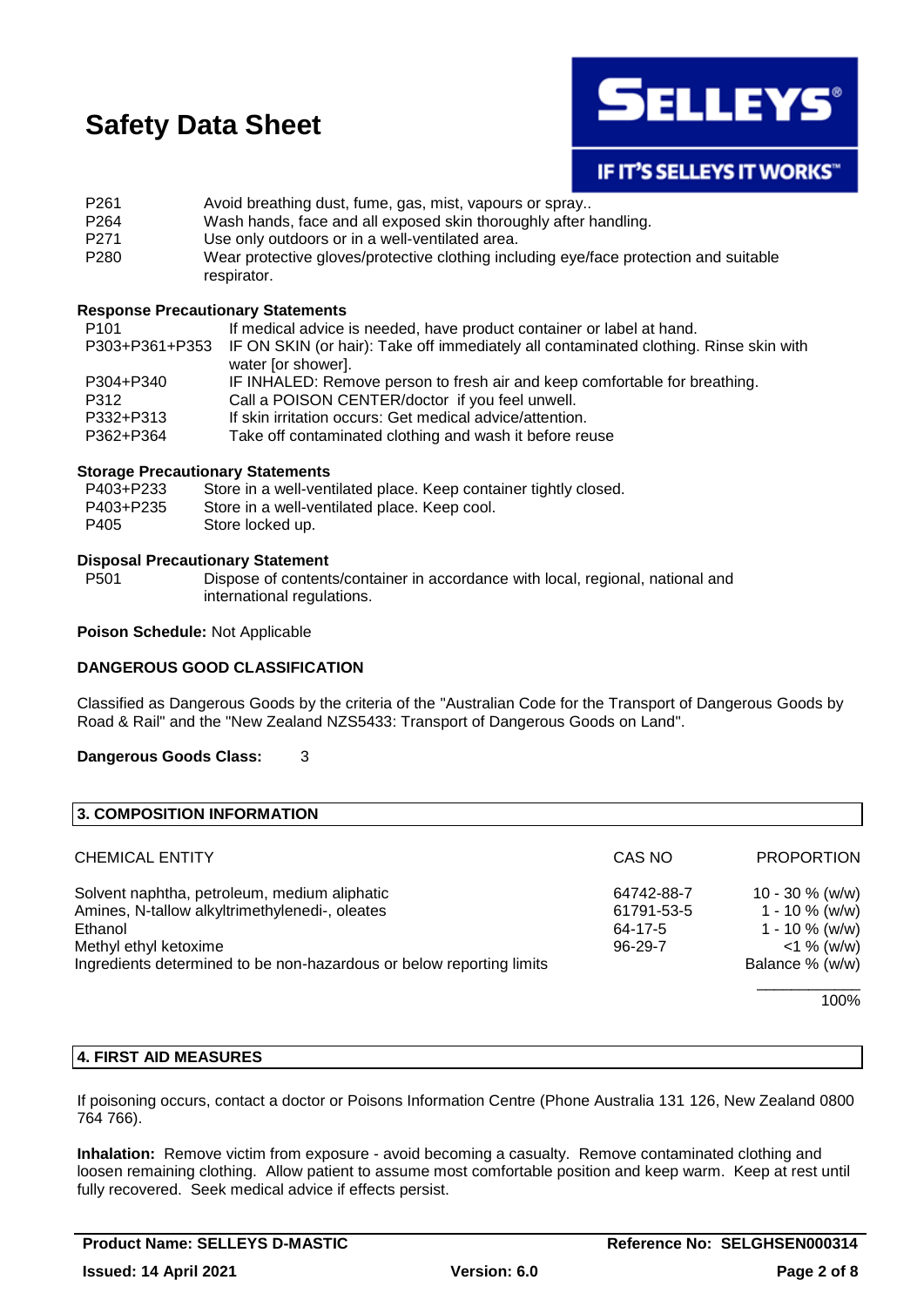**SELLEYS®** 

# **IF IT'S SELLEYS IT WORKS"**

**Skin Contact:** If skin or hair contact occurs, immediately remove contaminated clothing and flush skin and hair with running water. Continue flushing with water until advised to stop by the Poisons Information Centre or a Doctor; or for 15 minutes and transport to Doctor or Hospital. For gross contamination, immediately drench with water and remove clothing. Continue to flush skin and hair with plenty of water (and soap if material is insoluble). For skin burns, cover with a clean, dry dressing until medical help is available. If blistering occurs, do NOT break blisters. If swelling, redness, blistering, or irritation occurs seek medical assistance.

**Eye contact:** If in eyes wash out immediately with water. In all cases of eye contamination it is a sensible precaution to seek medical advice.

**Ingestion:** Rinse mouth with water. If swallowed, do NOT induce vomiting. Give a glass of water to drink. Never give anything by the mouth to an unconscious patient. If vomiting occurs give further water. Seek medical advice.

**PPE for First Aiders:** Wear safety shoes, overalls, gloves, chemical goggles. Available information suggests that gloves made from nitrile rubber should be suitable for intermittent contact. However, due to variations in glove construction and local conditions, the user should make a final assessment. Always wash hands before smoking, eating, drinking or using the toilet. Wash contaminated clothing and other protective equipment before storing or re-using.

**Notes to physician:** Treat symptomatically.

## **5. FIRE FIGHTING MEASURES**

#### **Hazchem Code:** •3Y

**Suitable extinguishing media:** If material is involved in a fire use alcohol resistant foam or dry agent (carbon dioxide, dry chemical powder).

**Specific hazards:** Flammable liquid and vapour. May form flammable vapour mixtures with air. Flameproof equipment necessary in area where this chemical is being used. Nearby equipment must be earthed. Electrical requirements for work area should be assessed according to AS3000. Vapour may travel a considerable distance to source of ignition and flash back. Avoid all ignition sources. All potential sources of ignition (open flames, pilot lights, furnaces, spark producing switches and electrical equipment etc) must be eliminated both in and near the work area. Do NOT smoke.

**Fire fighting further advice:** Heating can cause expansion or decomposition leading to violent rupture of containers. If safe to do so, remove containers from path of fire. Keep containers cool with water spray. On burning or decomposing may emit toxic fumes. Fire fighters to wear self-contained breathing apparatus and suitable protective clothing if risk of exposure to vapour or products of combustion or decomposition.

## **6. ACCIDENTAL RELEASE MEASURES**

#### **SMALL SPILLS**

Wear protective equipment to prevent skin and eye contamination. Avoid inhalation of vapours or dust. Wipe up with absorbent (clean rag or paper towels). Collect and seal in properly labelled containers or drums for disposal.

## **LARGE SPILLS**

If safe to do so, shut off all possible sources of ignition. Clear area of all unprotected personnel. Slippery when spilt. Avoid accidents, clean up immediately. Wear protective equipment to prevent skin and eye contamination and the inhalation of dust. Work up wind or increase ventilation. Cover with damp absorbent (inert material, sand or soil). Sweep or vacuum up, but avoid generating dust. Use a spark-free shovel. Collect and seal in properly labelled containers or drums for disposal. If contamination of crops, sewers or waterways has occurred advise local emergency services.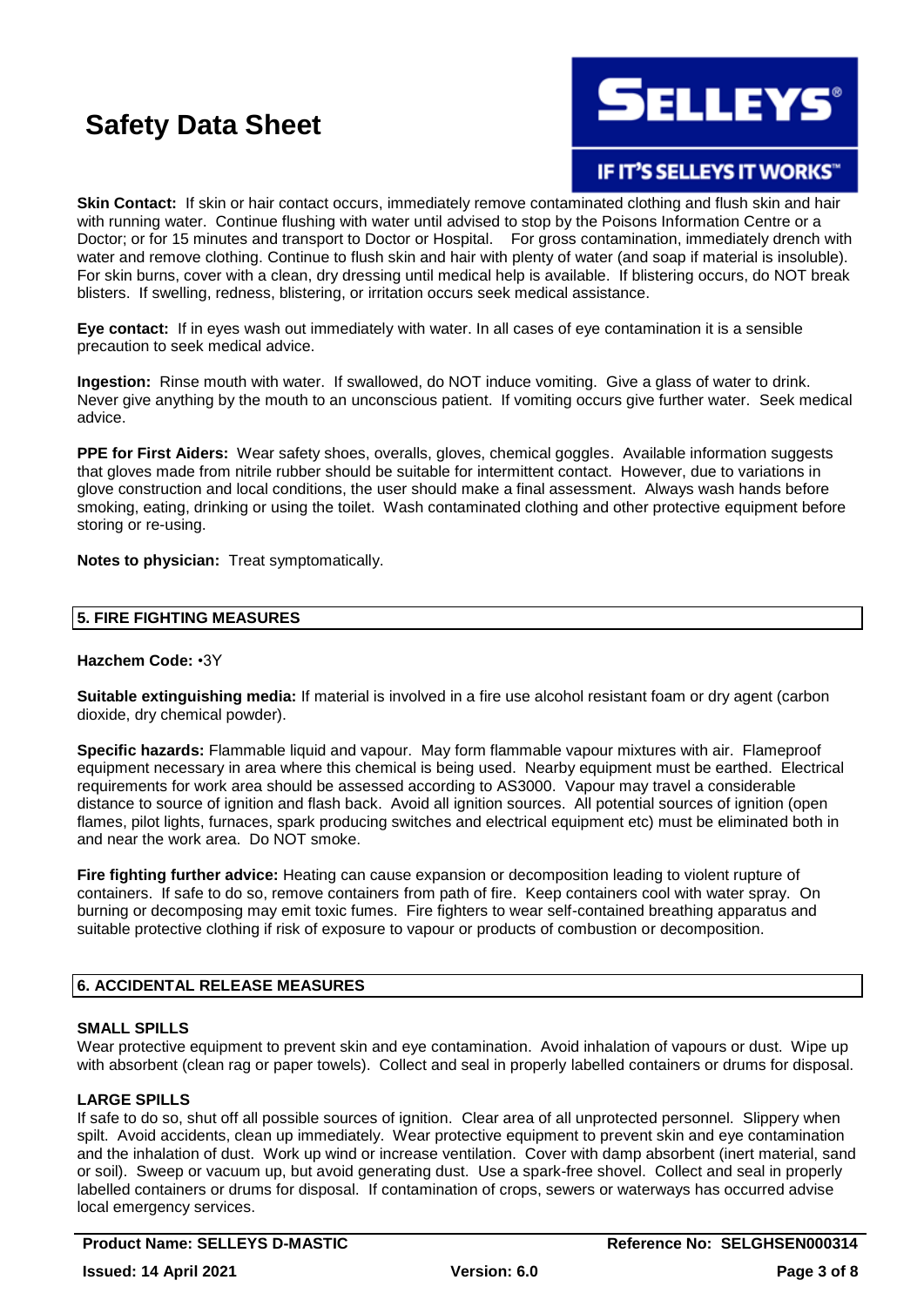

## **Dangerous Goods - Initial Emergency Response Guide No:** 14

#### **7. HANDLING AND STORAGE**

**Handling:** Avoid eye contact and skin contact. Avoid inhalation of dust.

**Storage:** Store in a cool, dry, well-ventilated place and out of direct sunlight. Store away from foodstuffs. Store away from incompatible materials described in Section 10. Store away from sources of heat and/or ignition. Store locked up. Keep container standing upright. Keep containers closed when not in use - check regularly for spills.

This material is classified as a Class 3 Flammable Liquid as per the criteria of the "Australian Code for the Transport of Dangerous Goods by Road & Rail" and/or the "New Zealand NZS5433: Transport of Dangerous Goods on Land" and must be stored in accordance with the relevant regulations.

#### **8. EXPOSURE CONTROLS / PERSONAL PROTECTION**

#### **National occupational exposure limits:**

|               |      | TWA   |                          | <b>STEL</b> | <b>NOTICES</b> |
|---------------|------|-------|--------------------------|-------------|----------------|
|               | ppm  | mg/m3 | ppm                      | mg/m3       |                |
| Ethyl alcohol | 1000 | 1880  | $\overline{\phantom{a}}$ |             |                |

As published by Safe Work Australia.

TWA - The time-weighted average airborne concentration over an eight-hour working day, for a five-day working week over an entire working life.

STEL (Short Term Exposure Limit) - the average airborne concentration over a 15 minute period which should not be exceeded at any time during a normal eight-hour workday.

These Exposure Standards are guides to be used in the control of occupational health hazards. All atmospheric contamination should be kept to as low a level as is workable. These exposure standards should not be used as fine dividing lines between safe and dangerous concentrations of chemicals. They are not a measure of relative toxicity.

If the directions for use on the product label are followed, exposure of individuals using the product should not exceed the above standard. The standard was created for workers who are routinely, potentially exposed during product manufacture.

**Biological Limit Values:** As per the "National Model Regulations for the Control of Workplace Hazardous Substances (Safe Work Australia)" the ingredients in this material do not have a Biological Limit Allocated.

**Engineering Measures:** Ensure ventilation is adequate to maintain air concentrations below Exposure Standards. Use only in well ventilated areas. Avoid generating and inhaling dusts. Use with local exhaust ventilation or while wearing dust mask. Vapour heavier than air - prevent concentration in hollows or sumps. Do NOT enter confined spaces where vapour may have collected.

**Personal Protection Equipment:** SAFETY SHOES, OVERALLS, GLOVES, CHEMICAL GOGGLES.

Wear safety shoes, overalls, gloves, chemical goggles. Available information suggests that gloves made from nitrile rubber should be suitable for intermittent contact. However, due to variations in glove construction and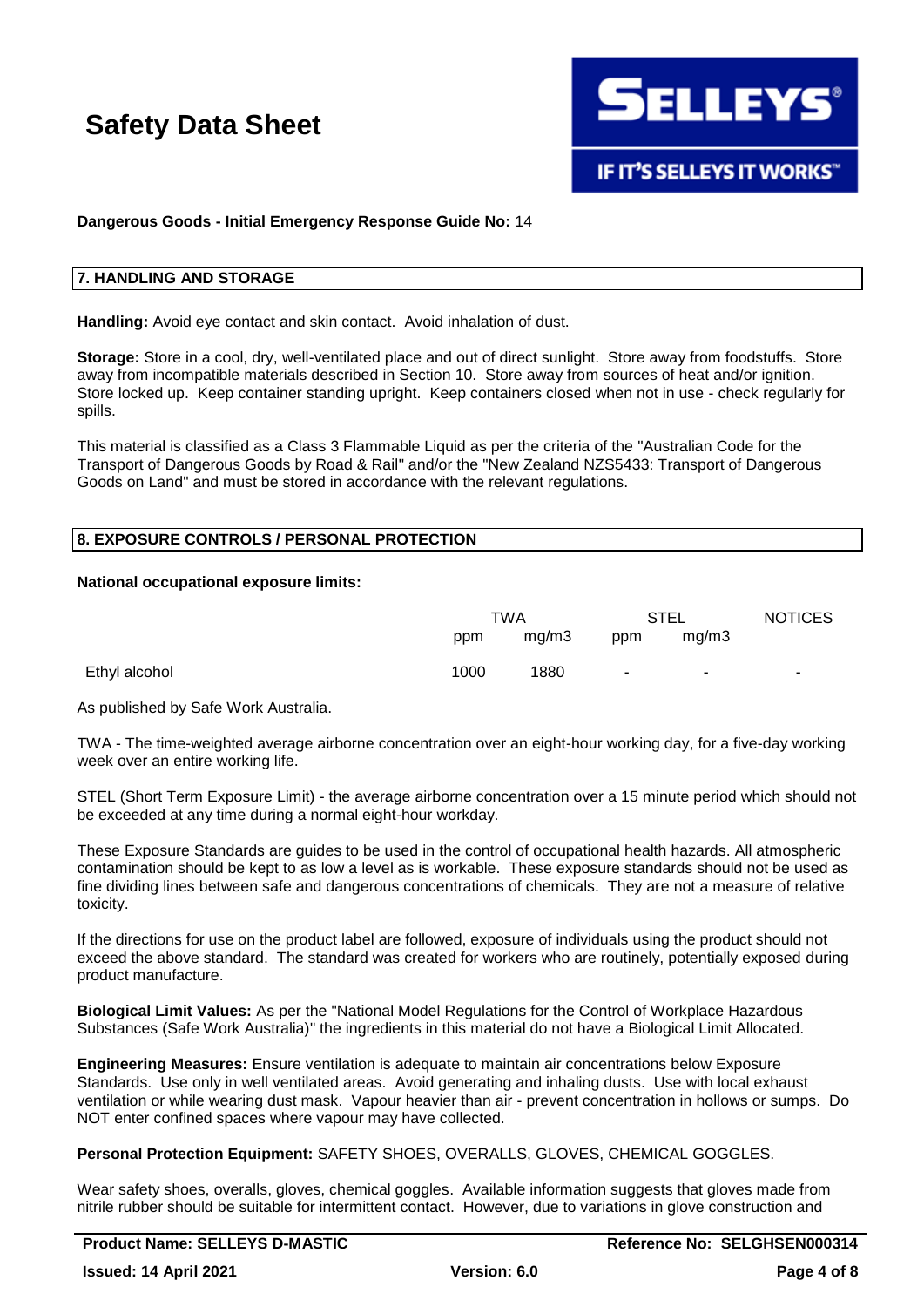

# IF IT'S SELLEYS IT WORKS"

local conditions, the user should make a final assessment. Always wash hands before smoking, eating, drinking or using the toilet. Wash contaminated clothing and other protective equipment before storing or re-using.

**Hygiene measures:** Keep away from food, drink and animal feeding stuffs. When using do not eat, drink or smoke. Wash hands prior to eating, drinking or smoking. Avoid contact with clothing. Avoid eye contact and skin contact. Avoid inhalation of dust. Ensure that eyewash stations and safety showers are close to the workstation location.

#### **9. PHYSICAL AND CHEMICAL PROPERTIES**

| Form:   | Paste        |
|---------|--------------|
| Colour: | <b>Black</b> |
| Odour:  | Mild solvent |

**Solubility:** Insoluble in water **Specific Gravity:** 1.46 **Relative Vapour Density (air=1):** >1 **Vapour Pressure (20 °C):** N Av **Flash Point (°C):** >23 **Flammability Limits (%):** N Av **Autoignition Temperature (°C):** N Av **Melting Point/Range (°C):** N Av **Boiling Point/Range (°C):** N Av **pH:** N App **Viscosity:** >21 mm²/s @ 40 °C **Total VOC (g/Litre):** N Av

(Typical values only - consult specification sheet)  $N Av = Not available, N App = Not applicable$ 

## **10. STABILITY AND REACTIVITY**

**Chemical stability:** This material is thermally stable when stored and used as directed.

**Conditions to avoid:** Elevated temperatures and sources of ignition.

**Incompatible materials:** Oxidising agents.

**Hazardous decomposition products:** Oxides of carbon and nitrogen, smoke and other toxic fumes.

**Hazardous reactions:** No known hazardous reactions.

## **11. TOXICOLOGICAL INFORMATION**

No adverse health effects expected if the product is handled in accordance with this Safety Data Sheet and the product label. Symptoms or effects that may arise if the product is mishandled and overexposure occurs are:

## **Acute Effects**

**Inhalation:** Material may be an irritant to mucous membranes and respiratory tract. Inhalation of vapour can result in headaches, dizziness and possible nausea. Inhalation of high concentrations can produce central nervous system depression, which can lead to loss of co-ordination, impaired judgement and if exposure is prolonged, unconsciousness.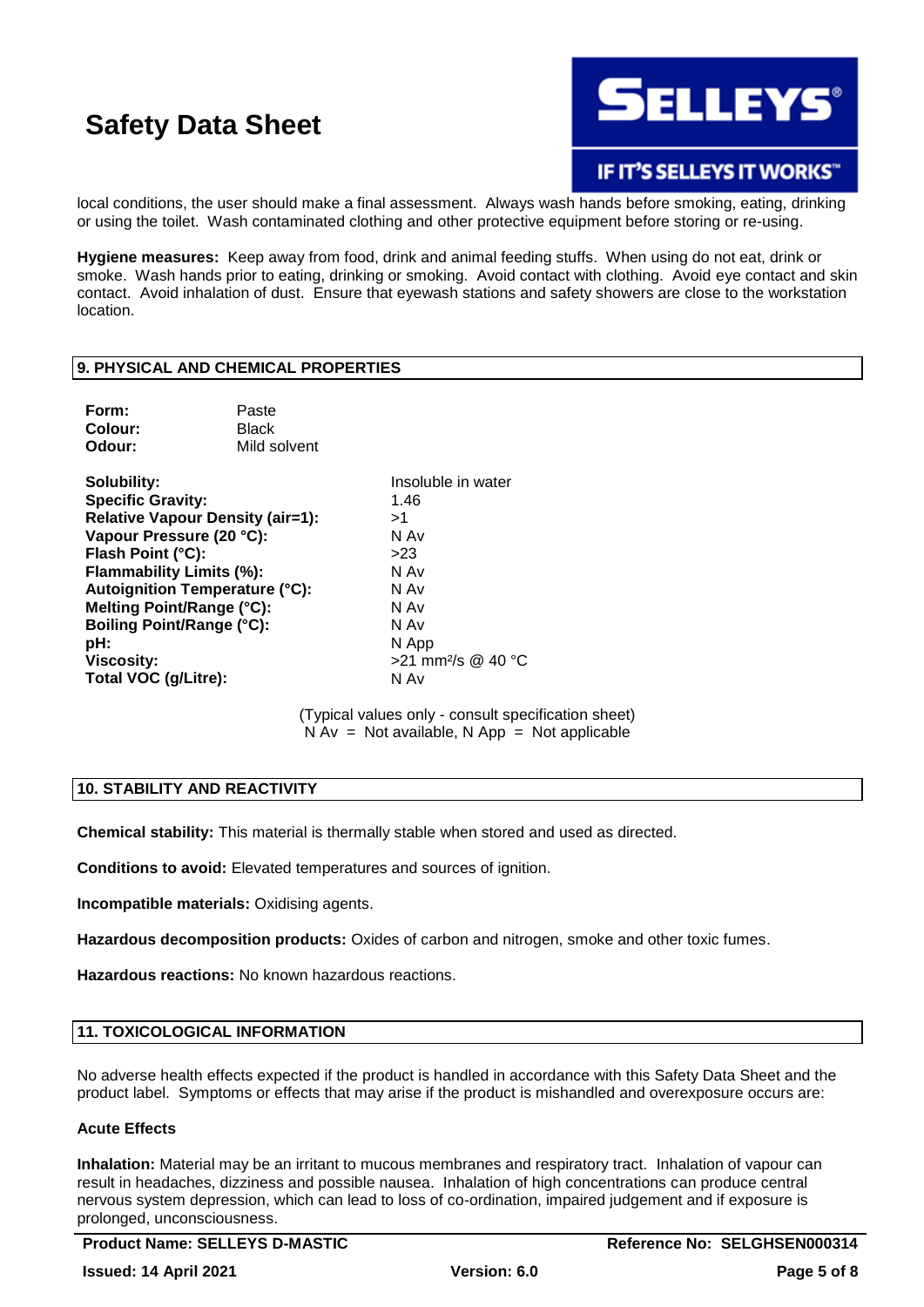

**Skin contact:** Contact with skin will result in irritation.

**Ingestion:** Swallowing can result in nausea, vomiting and irritation of the gastrointestinal tract.

**Eye contact:** May be an eye irritant. Exposure to the dust may cause discomfort due to particulate nature. May cause physical irritation to the eyes.

#### **Acute toxicity**

**Inhalation:** This material has been classified as non-hazardous. Acute toxicity estimate (based on ingredients):  $LC50 > 5$  ma/L

**Skin contact:** This material has been classified as non-hazardous. Acute toxicity estimate (based on ingredients): >2,000 mg/Kg bw

**Ingestion:** This material has been classified as non-hazardous. Acute toxicity estimate (based on ingredients): >2,000 mg/Kg bw

**Corrosion/Irritancy:** Eye: this material has been classified as not corrosive or irritating to eyes. Skin: this material has been classified as a Category 2 Hazard (reversible effects to skin).

**Sensitisation:** Inhalation: this material has been classified as not a respiratory sensitiser. Skin: this material has been classified as not a skin sensitiser.

**Aspiration hazard:** This material has been classified as non-hazardous.

**Specific target organ toxicity (single exposure):** This material has been classified as a Category 3 Hazard. Exposure via inhalation may result in depression of the central nervous system.

## **Chronic Toxicity**

**Mutagenicity:** This material has been classified as non-hazardous.

**Carcinogenicity:** This material has been classified as non-hazardous.

**Reproductive toxicity (including via lactation):** This material has been classified as non-hazardous.

**Specific target organ toxicity (repeat exposure):** This material has been classified as non-hazardous.

## **12. ECOLOGICAL INFORMATION**

Avoid contaminating waterways.

**Acute aquatic hazard:** This material has been classified as non-hazardous. Acute toxicity estimate (based on ingredients): >100 mg/L

**Long-term aquatic hazard:** This material has been classified as a Category Chronic 2 Hazard (9.1B New Zealand). Non-rapidly or rapidly degradable substance for which there are adequate chronic toxicity data available OR in the absence of chronic toxicity data, Acute toxicity estimate (based on ingredients): 1 - 10 mg/L, where the substance is not rapidly degradable and/or BCF  $\geq$  500 and/or log K<sub>ow</sub>  $\geq$  4.

**Ecotoxicity:** No information available.

**Persistence and degradability:** No information available.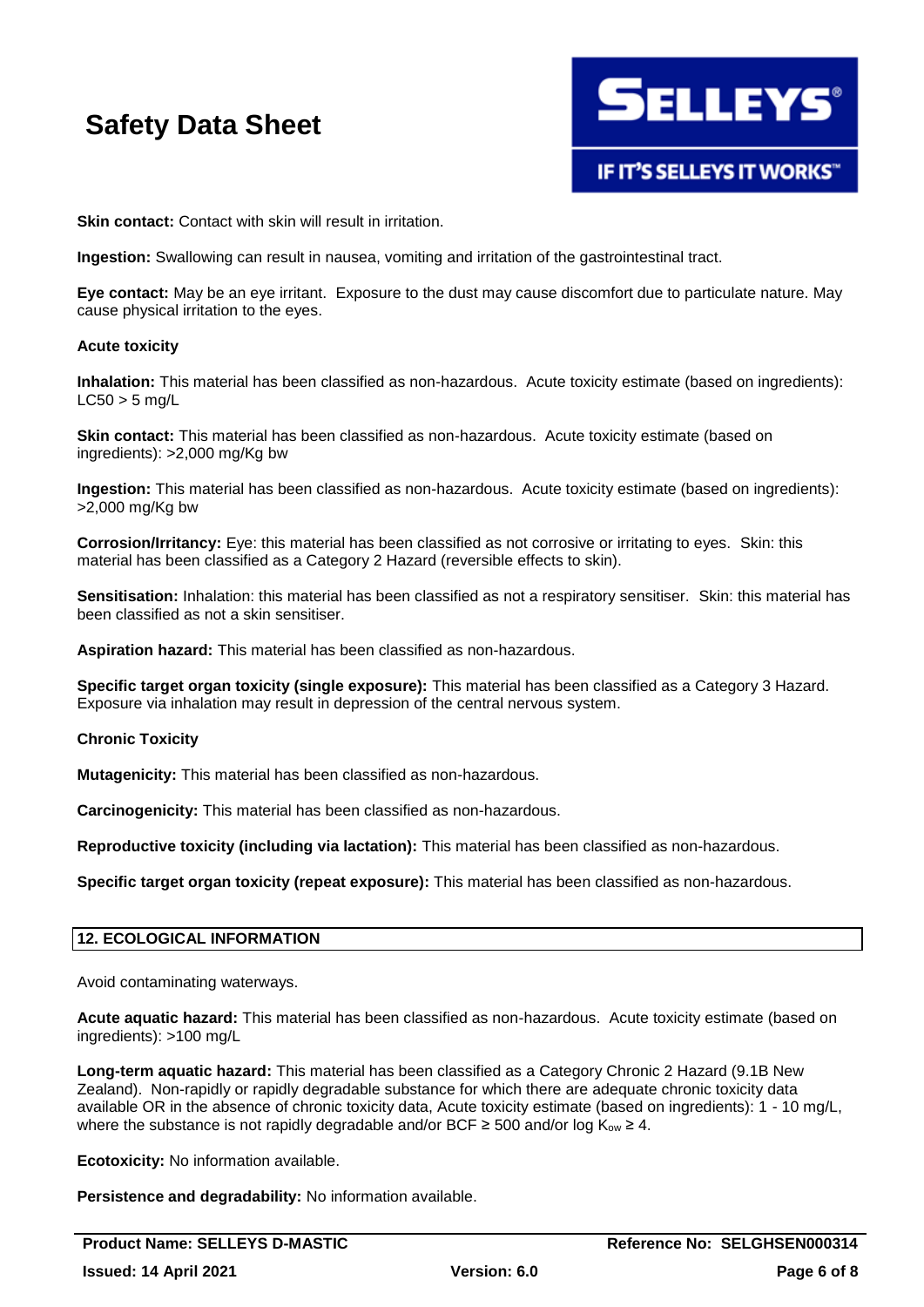

**IF IT'S SELLEYS IT WORKS"** 

**Bioaccumulative potential:** No information available.

**Mobility:** No information available.

#### **13. DISPOSAL CONSIDERATIONS**

Persons conducting disposal, recycling or reclamation activities should ensure that appropriate personal protection equipment is used, see "Section 8. Exposure Controls and Personal Protection" of this SDS.

If possible material and its container should be recycled. If material or container cannot be recycled, dispose in accordance with local, regional, national and international Regulations.

#### **14. TRANSPORT INFORMATION**

#### **ROAD AND RAIL TRANSPORT**

Classified as Dangerous Goods by the criteria of the "Australian Code for the Transport of Dangerous Goods by Road & Rail" and the "New Zealand NZS5433: Transport of Dangerous Goods on Land".



| UN No:                              | 1133       |
|-------------------------------------|------------|
| Dangerous Goods Class:              | 3          |
| <b>Packing Group:</b>               | Ш          |
| <b>Hazchem Code:</b>                | $\cdot$ 3Y |
| <b>Emergency Response Guide No:</b> | 14         |

**Proper Shipping Name:** ADHESIVES

**Segregation Dangerous Goods:** Not to be loaded with explosives (Class 1), flammable gases (Class 2.1), if both are in bulk, toxic gases (Class 2.3), spontaneously combustible substances (Class 4.2), oxidising agents (Class 5.1), organic peroxides (Class 5.2), toxic substances (Class 6.1), infectious substances (Class 6.2) or radioactive substances (Class 7). Exemptions may apply.

#### **MARINE TRANSPORT**

Classified as Dangerous Goods by the criteria of the International Maritime Dangerous Goods Code (IMDG Code) for transport by sea. This material is classified as a Marine Pollutant (P) according to the International Maritime Dangerous Goods Code.



| UN No:                        | 1133             |
|-------------------------------|------------------|
| <b>Dangerous Goods Class:</b> | 3                |
| <b>Packing Group:</b>         | Ш                |
| <b>Proper Shipping Name:</b>  | <b>ADHESIVES</b> |